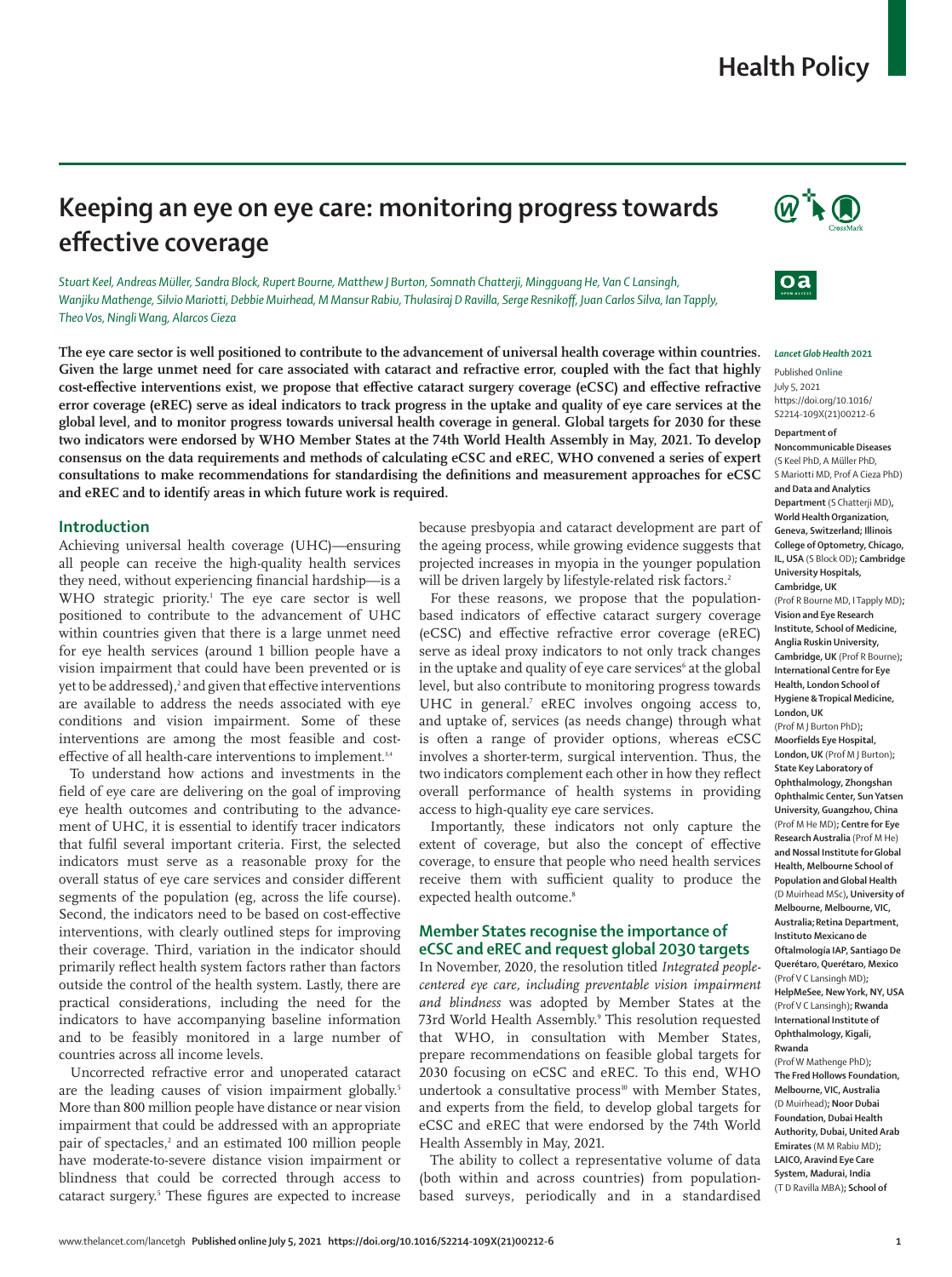**University of New South Wales, Sydney, NSW, Australia** (Prof S Resnikoff MD)**; Brien Holden Vision Institute, Sydney, NSW, Australia** (Prof S Resnikoff)**; Organisation pour la Prévention de la Cécité, Paris, France** (Prof S Resnikoff)**; Division of Blindness Prevention, Pan American Health Organization, Bogota, Colombia** (J C Silva MD)**; Institute for Health Metrics and Evaluation, University of Washington, Seattle, WA, USA** (Prof T Vos PhD)**; Beijing Institute of Ophthalmology, Beijing Tongren Eye Center, Beijing Tongren Hospital, Capital Medical University, Beijing, China**

**Optometry and Vision Science,** 

(Prof N Wang MD)**; Beijing Ophthalmology & Visual Sciences Key Laboratory, Beijing, China** (Prof N Wang)

Correspondence to: Dr Stuart Keel, Department of Noncommunicable Diseases, World Health Organization, Geneva 1211, Switzerland **keels@who.int**

# *Panel 1***: Recommended calculation method for effective cataract surgery coverage**

- $\frac{a+b}{c+d+e}$  \  $\times$  100
- *a*=individuals with unilateral operated cataract attaining PVA ≥6/12 in the operated eye, who have BCVA <6/12 with cataract as the main cause of vision impairment or blindness in the other eye
- *b*=individuals with bilateral operated cataract attaining PVA ≥6/12 in at least one eye
- *c*=individuals with unilateral operated cataract (regardless of visual acuity in the operated eye), who have BCVA <6/12 with cataract as the main cause of vision impairment or blindness in the other eye
- *d*=individuals with bilateral operated cataract, regardless of visual acuity
- *e*=individuals with BCVA <6/12 with cataract as the main cause of vision impairment or blindness in both eyes

All visual acuities are measured for distance. PVA=presenting visual acuity; if spectacles or contact lenses are worn to the assessment, visual acuity is measured with the person wearing them. BCVA=best-corrected visual acuity; visual acuity is assessed either by pinhole or refraction.

manner, will be crucial to ensure robust reporting and monitoring of progress towards achieving the global targets for eCSC and eREC. In July, 2020, consultations were held with a WHO Expert Working Group, composed of individuals in the field of eye care in the areas of epidemiology and public health, to work with WHO to review the methods of calculating eCSC and eREC. The key proposals from these consultations were the subject of a broader web-based consultation (Oct 13 to Nov 3, 2020), which was open to Member States, other intergovernmental organisations, and non-State actors in the field of eye care. The outcomes of this series of WHO technical consultations, including the definitions, recommended calculation methods, and key considerations for both eCSC and eREC, are presented in this Health Policy paper.

## **Effective cataract surgery coverage**

## **Definition and calculation method**

eCSC is defined as the proportion of adults aged 50 years and older who are in need of cataract surgery, who have received this surgery, and have a resultant good-quality distance visual acuity outcome. The recommended method of calculation of eCSC is detailed in panel 1.

### **Considerations**

To date, there has been considerable inconsistency in the visual acuity thresholds applied for both the need of surgery and what constitutes a good outcome following surgery.<sup>11,12</sup> In recognition that the aspiration of UHC is universal and that everyone should receive the health services they need, irrespective of their income level or any other factors, we provide recommendations to promote consistent reporting on the visual acuity thresholds applied in the calculation of eCSC.

The recommended threshold for defining a good outcome following cataract surgery is a presenting visual acuity (PVA—ie, unaided vision; or, if spectacles or contact lenses are worn to the assessment, visual acuity is measured with the person wearing them) of 6/12 or better. At an informal consultation held in Geneva in 1998, a good outcome was defined as a PVA of 6/18 or better.13 The change in the upper visual acuity threshold from 6/18 to 6/12 recommended herein is in recognition of a growing body of evidence that mild vision impairment (ie, <6/12–6/18) has a notable impact on the everyday functioning of individuals.14,15 Furthermore, given the advances in surgical techniques for cataract, coupled with improvements in intraocular lens design over the past two decades, it is now reasonable to expect higher-quality outcomes following cataract surgery.<sup>16-18</sup> The use of PVA is recommended when reporting on the visual outcome because it reflects an individual's visual acuity in everyday life following surgery, and it also allows for deficiencies in intraocular lens availability (eg, access to toric intraocular lenses) and equipment for intraocular lens power calculation (ie, keratometry and biometry), which can be common in low-resource settings.

For the global reporting framework, the estimated population in need of cataract surgery will be defined as individuals with best-corrected visual acuity (BCVA) of less than 6/12 with cataract as the main cause of vision impairment. This threshold was selected because it is consistent with the International Classification of Diseases (11th revision) definition of vision impairment, indicating that visual acuity of less than 6/12 requires an intervention which, in this case, is cataract surgery. Adopting this better visual acuity threshold, rather than, for example, a threshold of less than 6/18, broadens the range of what we define as a vision-impairing cataract that requires surgery within the population. This might result in a shift in practice to recommend cataract surgery earlier, an outcome that could lead to a reduced frequency of surgical complications, improved visual outcomes, and the earlier recovery of useful vision.<sup>19</sup>

The indication for cataract surgery, however, is contingent upon a range of factors including the patient's felt need for surgery. Accordingly, the visual requirements of different groups of the population might be very different and, therefore, a BCVA of less than 6/12 might not reflect the felt need for cataract surgery for all segments of the population. In addition, thresholds for cataract surgery depend on the health system context and eligibility criteria for surgery in each country—ie, countries with less comprehensive and capable health systems often use lower thresholds for defining the indication for surgery. To give a degree of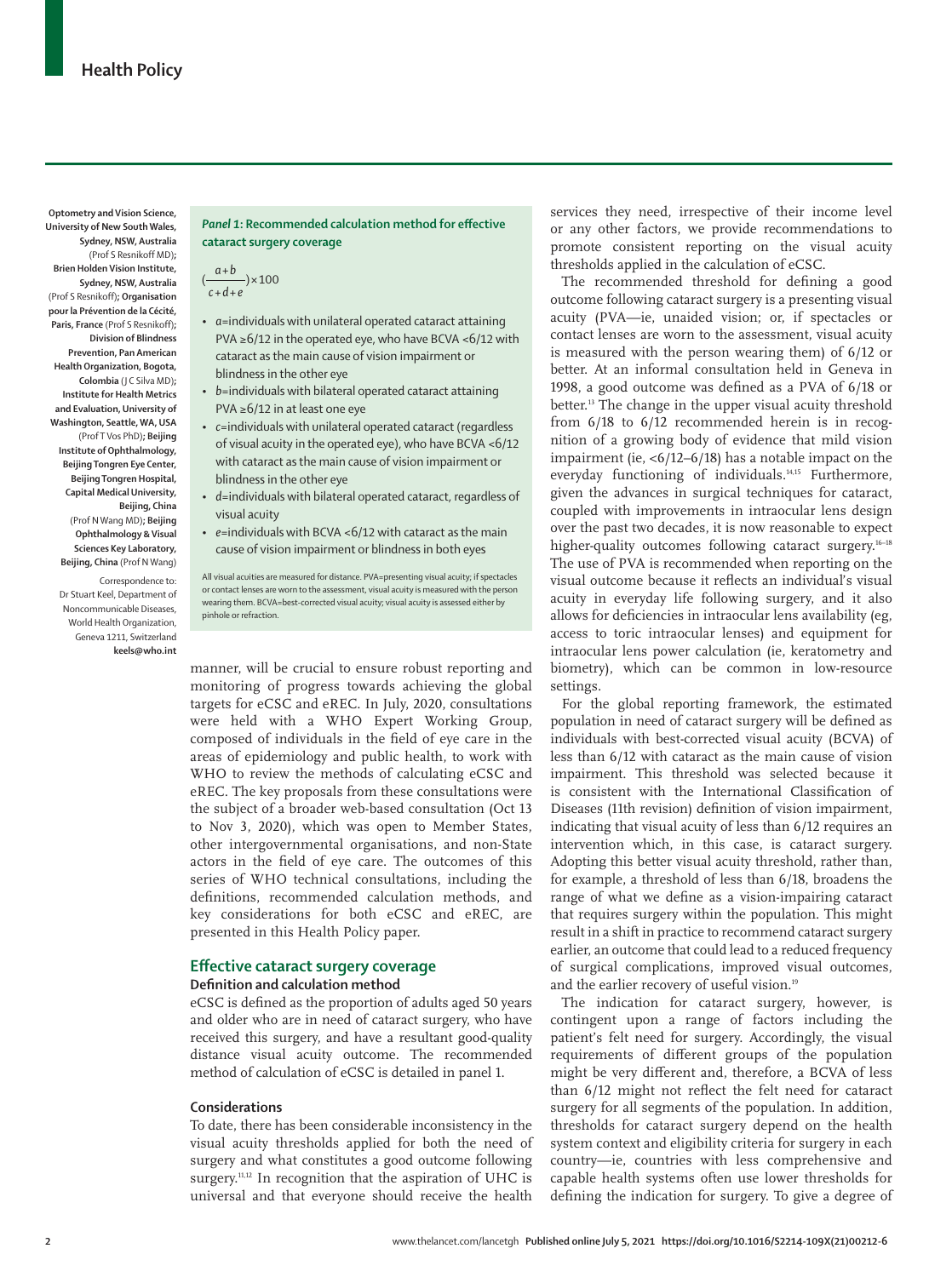# *Panel 2:* **Recommended calculation method for distance vision effective refractive error coverage**

*a+b*  $\left(\frac{a+b}{a+b+c+d}\right) \times 100$  *(* $\frac{a}{a+b}$ *)* 

- *a*=individuals with UCVA <6/12 in the better eye who present with spectacles or contact lenses for distance vision and whose PVA is ≥6/12 in the better eye (met need)
- *b*=individuals with a history of refractive surgery whose UCVA is ≥6/12 in the better eye (met need)
- *c*=Individuals with UCVA <6/12 in the better eye who present with spectacles or contact lenses for distance vision and have PVA <6/12 in the better eye, but who improve to ≥6/12 on pinhole or refraction (undermet need)
- *d*=individuals with UCVA <6/12 in the better eye who do not have distance vision correction and who improve to ≥6/12 on pinhole or refraction (unmet need)

UCVA=uncorrected visual acuity; if spectacles or contact lenses are worn to the assessment, visual acuity is measured with the person not wearing them. PVA=presenting visual acuity; if spectacles or contact lenses are worn to the assessment, visual acuity is measured with the person wearing them.

flexibility to health systems under different stages of development, countries might elect to additionally calculate effective coverage estimates at lower thresholds of BCVA (ie,  $\lt6/18$  and  $\lt6/60$  with cataract as the main cause of vision impairment or blindness). This subanalysis will be possible given that existing survey methodologies in the field, and any new guidance developed by WHO, will, at a minimum, enable reporting at the key visual acuity thresholds in line with the WHO definitions of vision impairment (ie, 6/12, 6/18, 6/60, 3/60).

# **Effective refractive error coverage Definition and calculation method**

eREC is defined as the proportion of people in need of refractive error services who have received services (ie, spectacles, contact lenses, or refractive surgery) and have a resultant good-quality outcome. Given the well established impact of near vision impairment on quality of life and productivity,20,21 spectacle coverage for both distance vision refractive error and near vision impairment due to presbyopia will be considered in the global monitoring of eREC. Because individuals can have both presbyopia and distance vision impairment due to refractive error, eREC for distance and near vision should be measured and reported separately in all relevant population age groups. The recommended method of calculation of distance vision eREC is outlined in panel 2 and that of near vision eREC in panel 3. Flow charts of the visual acuity measurements required to calculate distance and near vision eREC are depicted in the appendix (pp 1–2).

## *Panel 3***: Recommended calculation method for near vision effective refractive error coverage**

 $\left(\frac{a}{a+b+c}\right) \times 100$ 

- *a*=individuals with UCVA <N6 at 40 cm in the better eye who present with spectacles for near vision and whose PVA is ≥N6 in the better eye (met need)
- *b*=individuals with distance BCVA ≥6/12\* in at least one eye who present with spectacles for near vision and whose PVA is <N6 in the better eye (undermet need)
- *c*=individuals with distance BCVA ≥6/12 in at least one eye who do not have correction for near vision and whose UCVA is <N6 in the better eye (unmet need)

UCVA=uncorrected visual acuity; if spectacles or contact lenses are worn to the assessment, visual acuity is measured with the person not wearing them. PVA=presenting visual acuity; if spectacles or contact lenses are worn to the assessment, visual acuity is measured with the person wearing them. BCVA=best-corrected visual acuity; visual acuity is assessed either by pinhole or refraction. \*Only individuals with distance BCVA ≥6/12 will be considered in order to exclude those with reduced near vision not due to other causes.

# **Considerations**

The key distinguishing principle of the proposed method of calculation for eREC, when compared with approaches adopted previously, $22$  is the use of uncorrected visual acuity (UCVA) to determine the met need of refractive error correction (where met need means individuals with UCVA <6/12 in the better eye who present with spectacles or contact lenses for distance vision and whose PVA is ≥6/12 in the better eye). Accurate information on the met need of refractive error correction is crucial for services planning. Previous reports rely on the assumption that all people who wear refractive correction for distance vision have vision impairment without their correction (where met need means individuals who present with spectacles or contact lenses for distance vision and whose PVA is  $\geq 6/12$  in the better eye). To compare the accuracy of the two methods of calculating distance vision eREC, direct (ie, within-survey) comparisons were conducted within four population-based samples from China (Shunyi), Nepal (Kaski), South Africa (Durban) and the USA (Los Angeles, CA). This analysis revealed that the use of PVA (only) to determine the met need leads to an overestimation of the true eREC value (see appendix pp 3–4), providing support for the adoption of the calculation method described herein.

We recommend that a history of refractive surgery is also considered when calculating distance vision eREC so as not to underestimate the met need component of the calculation method. This is in recognition that refractive surgery is highly prevalent in many countries,<sup>23,24</sup> particularly high-resource settings.<sup>25</sup> Future work is required to develop and validate questions that accurately ascertain a history of refractive surgery among survey participants.

See **Online** for appendix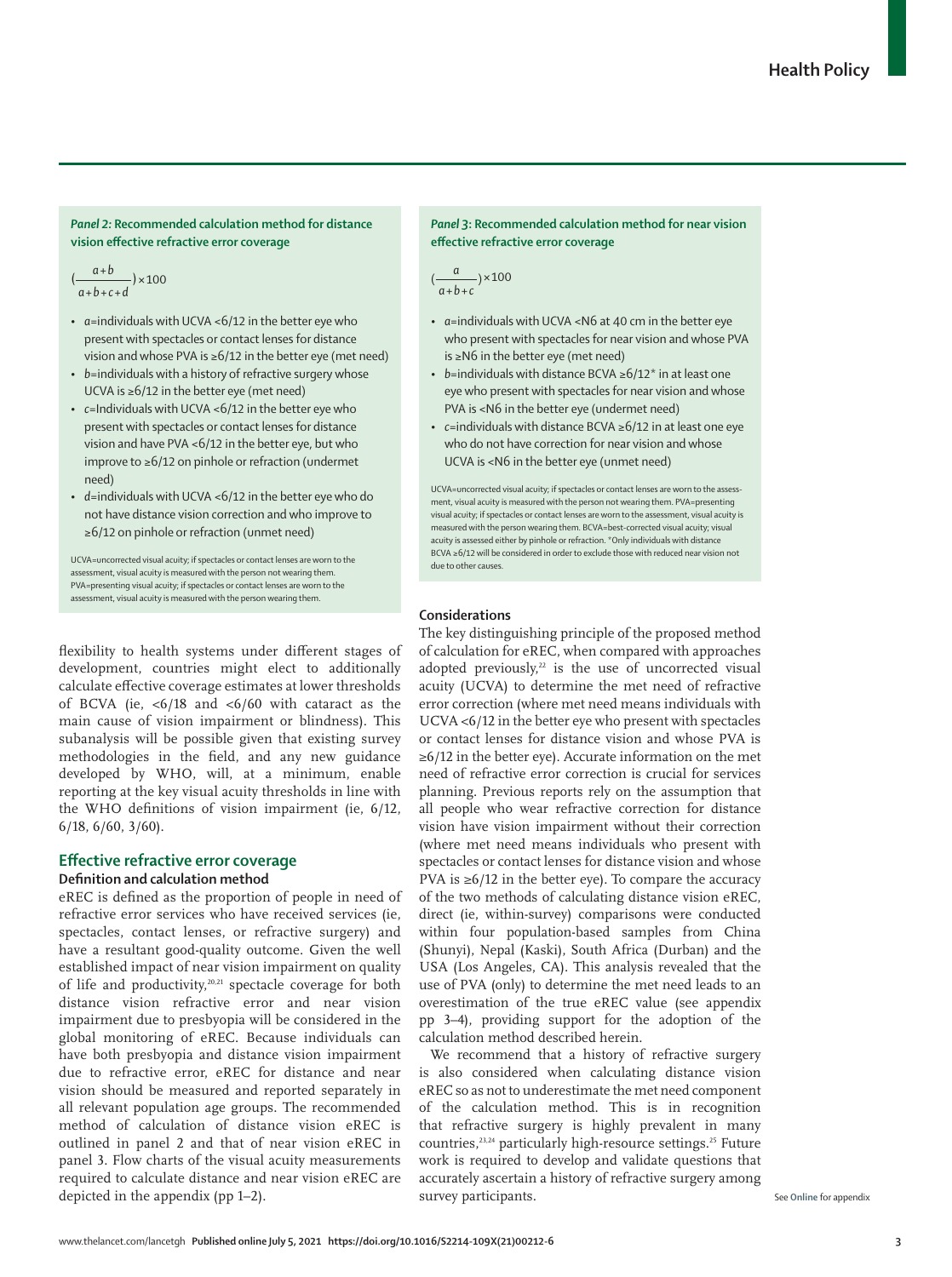# **Discussion**

We have described the rationale for the selection of two proposed global tracer indicators—eCSC and eREC—to monitor the uptake and quality of eye care services at the global level, their recommended calculation methods, and other key considerations when measuring and reporting on these indicators within population-based surveys. Global targets for 2030 for these two indicators were endorsed by WHO Member States at the 74th World Health Assembly in 2021. The essential purpose of these indicators and related targets is to drive eye health coverage while delivering care of acceptable quality.

It is important to emphasise that eCSC and eREC serve as tracer indicators to monitor eye care at a global level, but a much more comprehensive range of input, process, output, outcome, and impact indicators are required, as appropriate, to monitor eye care at the national and subnational levels.26 To this end, WHO, through consultation with international experts, is in the process of developing a comprehensive menu of indicators that Member States can select from to facilitate monitoring of strategies and actions for eye care provision at the national and subnational levels.

Adopting the recommended high thresholds to define the need for cataract surgery has the potential for unintended consequences in reaching the most vulnerable, particularly in countries with less advanced health systems. That is, in the pursuit of improving eCSC based on a higher visual acuity threshold, countries might favour providing access to those population groups that are more easily accessed and treated or to the most promising and uncomplicated cases (ie, without ocular comorbidity), with a result of the equity gap remaining or widening in traditionally disadvantaged and harder-toreach populations (eg, people of low socioeconomic status, rural dwellers, women, or older people). Due to the importance of safeguarding against the exclusion of these populations, data will need to be collected, analysed, and reported in a stratified manner when monitoring both eCSC and eREC. To this end, it is recommended that eCSC and eREC estimates should be disaggregated by age, gender, socioeconomic status, geography, and any other relevant sociodemographic stratifiers.

There are some potential limitations of the proposed indicator calculation methods that should be considered. First, because it is not possible to ascertain pre-cataract surgery visual acuity, the eCSC calculation method assumes that all participants who have undergone surgery had a presurgical BCVA of less than 6/12. Although this is a reasonable assumption for lowerresource settings, it might result in an overestimation of coverage in higher-resource settings, where surgery is often done at higher visual acuity thresholds. Second, the use of pinhole visual acuity to establish an individual's BCVA is by no means equivalent to a refraction. Despite this, due to feasibility considerations, most existing rapid assessment survey methodologies use pinhole visual

acuity as a proxy for BCVA. Third, when assigning the main cause of vision impairment in the survey context, there might be an intrinsic overestimation of cataract because this process tends to favour those conditions that are addressable and easier to identify. This bias could lead to an overestimation of the need for cataract surgery and an underestimation of the effectiveness of cataract surgery, because a poor cataract surgery outcome can be present due to coexisting disease. Before the widespread application of the proposed indicator calculation methods, additional sensitivity analysis will be done on the aforementioned variables by use of historical data and, additionally, the reliability of these indicators will be piloted and validated in prospective population-based surveys.

Given that the data source for these outcome indicators will be validated population-based surveys, we expect that the estimates generated will be reliable and accurate. However, there are some potential barriers to the robust monitoring of progress towards achieving the indicator targets, including the demand for additional resources to collect data, particularly in low-resource settings. To this end, in the context of one of WHO's core functions monitoring and assessing health trends—WHO will support the conduct of country-level data collection on the selected eye care indicators in low-resource and intermediate-resource settings. In addition, efforts are underway to further standardise survey instruments and methods of implementation, and to promote more widespread data collection across all relevant target populations in the future. Firstly, at the request of Member States,<sup>27</sup> WHO, together with relevant experts, is developing a feasible and financially viable survey methodology to facilitate the collection of data on the two indicators. Secondly, work is already underway to incorporate a standardised vision module within existing WHO health surveys, including the STEPwise approach to surveillance (STEPS).<sup>28</sup>

If both quality and quantity of data can be ensured, eCSC and eREC can be considered as candidates for effective coverage indicators within WHO's framework for monitoring progress towards UHC, and within WHO's next General Programme of Work. Such an outcome would be of notable benefit to the people in need of eye care, potentially increasing government investments to offer eye care services within the broader context of UHC.

#### **Contributors**

SK and AC conceptualised the manuscript. SK and AM wrote the original draft. SB, RB, MJB, SC, MH, VCL, WM, SM, DM, MMR, TDR, SR, JCS, IT, TV, and NW were involved in the related WHO technical consultations and reviewed, commented on, and critically revised the manuscript for important intellectual content. All authors approved the final version of the manuscript to be published. All authors are accountable for all aspects of the work in ensuring that questions related to the accuracy or integrity of any part of the work are appropriately investigated and resolved.

#### **Declaration of interests**

We declare no competing interests.